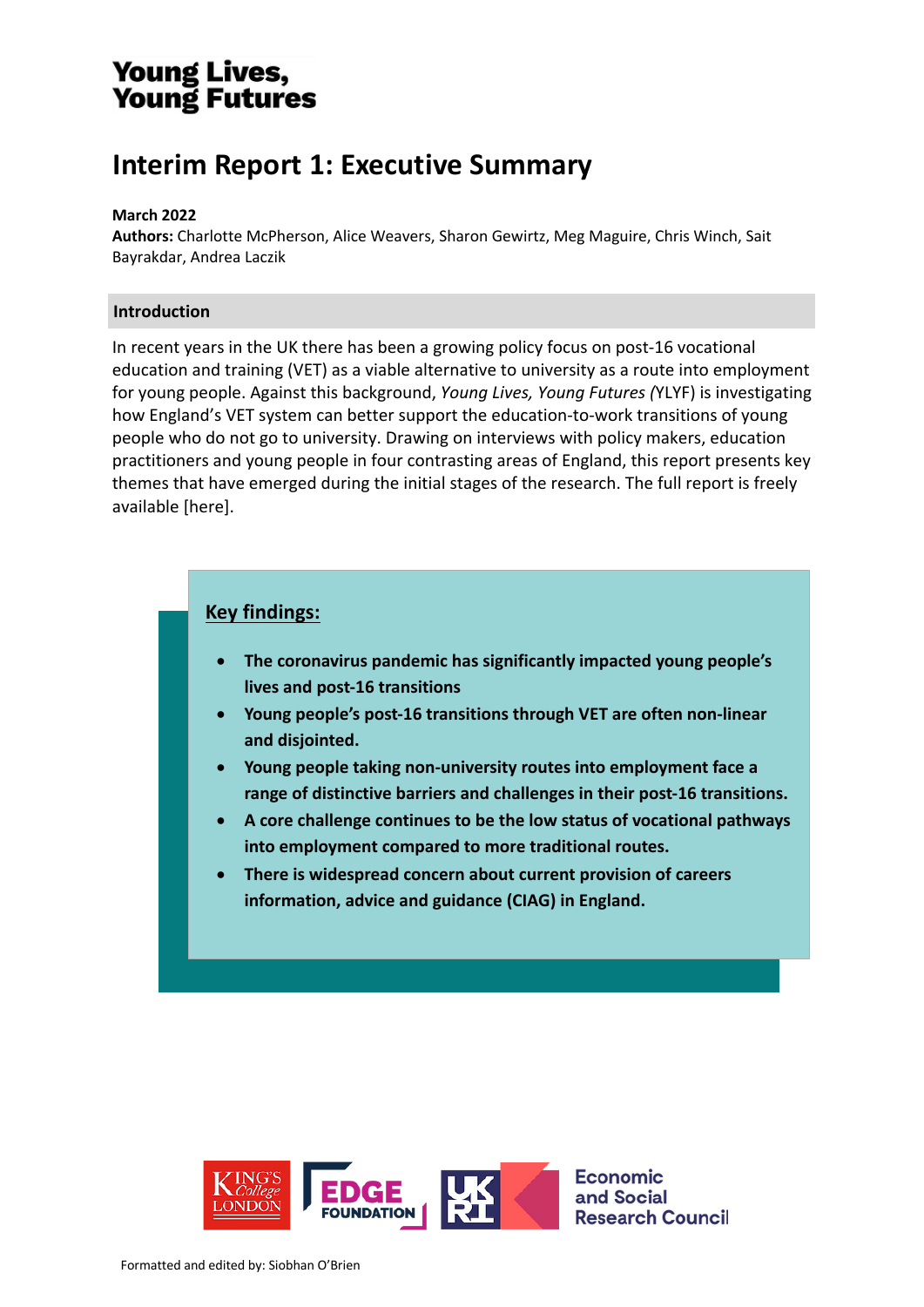# Young Lives, **Young Futures**

## **About the research**

YLYF is a major national longitudinal ESRC-funded study being conducted by King's College London and The Edge Foundation between 2019 and 2024. The study is investigating the education, employment and training opportunities available to the 50 per cent of young people who do not go to university in England, and how the VET system can better support their education-to-work transitions. The project is being conducted not only in the context of a pandemic but also amid extensive reforms to England's VET system that have been designed to improve the quality of vocational and technical education and employment for young people and address long-standing policy concerns about equality and productivity (Department for Education 2021a). In this challenging context, *YLYF* is seeking to provide new understandings of how the English VET system is being accessed, navigated and experienced by young people across the attainment spectrum not taking the university route.

The research is a mixed methods study combining quantitative and qualitative strands. This report focuses on our initial findings from interviews and focus groups with 39 policy makers and education practitioners and 31 young people that were conducted as part of the qualitative strand of the project. Data collection commenced in 2020 and is ongoing, having been significantly delayed by the coronavirus pandemic. All participants are based in one of four local authority areas across England ('Bellden', 'Greenvale', 'Spindale', 'Tapley'), selected because they represent contrasting geographies and opportunity structures. All participant names and case study areas have been protected with pseudonyms.

### **Findings**

*The coronavirus pandemic has substantially impacted young people's lives and transitions.*

The data discussed in this report was collected during sustained periods of nationwide lockdown in response to the coronavirus pandemic in 2020/2021. The impact of the pandemic on young people emerged powerfully in our conversations with all participants, who voiced concern about significant disruptions to young people's education and the exacerbation of existing inequalities and challenges. Most of the young people we spoke to had found the shift to remote learning difficult, whether due to a lack of sufficient resources to participate in their studies effectively, and/or because they found it difficult to concentrate on, or 'keep up' with, their lessons online:

I feel like I've lost a year of, like, good learning... It's a lot harder online to like pick up because, basically, they're just going through a PowerPoint and you're just writing it down... So, it's not really education, it's just like copying – *Jordan, 16, Spindale*

There was particular concern among practitioners about the VET context, where young people often turn to access more practical, hands-on education and training but instead have been confined to classroom style learning. One interviewee felt this was leading to higher levels of drop-out from VET than was typical: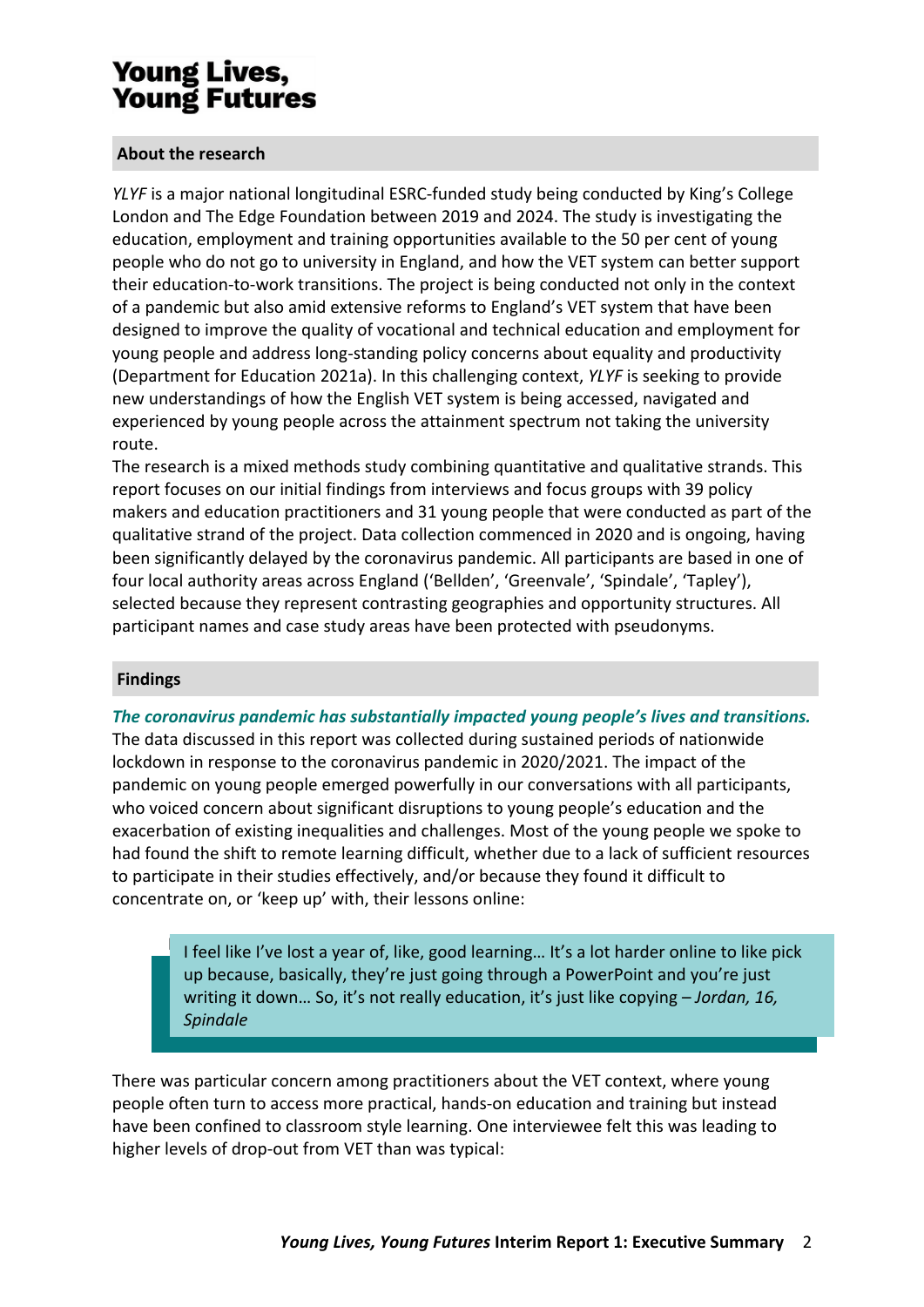# **Young Lives,<br>Young Futures**

They finally escaped from the classroom at school, they were wanting to go and do their hands-on practical course or their hair and beauty… They don't want a diluted their hands-on practical course or their hair and beauty… They don't want a diluted learning experience, they want the full thing they were signing up to originally – *Tait, Careers Advisor, Spindale Ross Tait, Careers Advisor, Spindale*

All participants also expressed significant concerns about the impact of the pandemic on the youth labour market. While limited and poor-quality employment opportunities for young people are enduring problems in the UK, the devastating economic impact of the pandemic has intensified these concerns, with interviewees noting that the sectors that overwhelmingly employ young people are those that have been the most severely affected by the pandemic. Others expressed concern about increased competition for those jobs still available in these sectors, predicting that young people will have to compete with older, more qualified and more experienced candidates who themselves have been displaced from the labour market during the pandemic:

I mean, granted, you don't have that many options getting a job at our age anyway, I mean, granted, you don't have that many options getting a job at our age anyway, but to reduce such a small number to even smaller, makes competition quite high but to reduce such a small number to even smaller, makes competition quite high for the few jobs we *can* get. And, I mean, the pandemic, the whole hospitality sector for the few jobs we *can* get. And, I mean, the pandemic, the whole hospitality sector is non-existent – *Miriam, 16, Spindale* is non-existent – *Miriam, 16, Spindale*

In addition to concerns about education and employment, many participants also expressed concern about the impact of the pandemic on young people's mental health, and the difficulty of them accessing support while in lockdown. It is important to note that, as with issues around young people's education and employment, concerns about youth mental health and wellbeing predate the pandemic, but the pandemic has exposed and significantly exacerbated them.

### *Disjointed VET transitions*

Our data suggests that young people's initial transitions through VET are often discontinuous. Many practitioners attributed high rates of course-swapping and dropout to a lack of agency, commitment and direction among students and suggested that young people often enter VET without clear aspirations or understandings of their courses. Some interviewees described young people as moving passively or 'drifting' through VET just for 'something to do' or just because their parents/carers, friends or education providers and careers advisors had advised them to take these courses:

A lot of them don't seem to be that clear in their careers thinking, they seem to A lot of them don't seem to be that clear in their careers thinking, they seem to more be here doing a course as a… stopgap, as something to do because, you know, more be here doing a course as a… stopgap, as something to do because, you know, they are expected to be in education – *Sam Deacon, Careers Advisor, Tapley*  they are expected to be in education – *Sam Deacon, Careers Advisor, Tapley* 

Another issue raised by some practitioners was young people doing courses they (the practitioners) considered to be 'wrong' for them, whether because they are inappropriate for their career aspirations or because they are at the wrong level. Practitioners felt that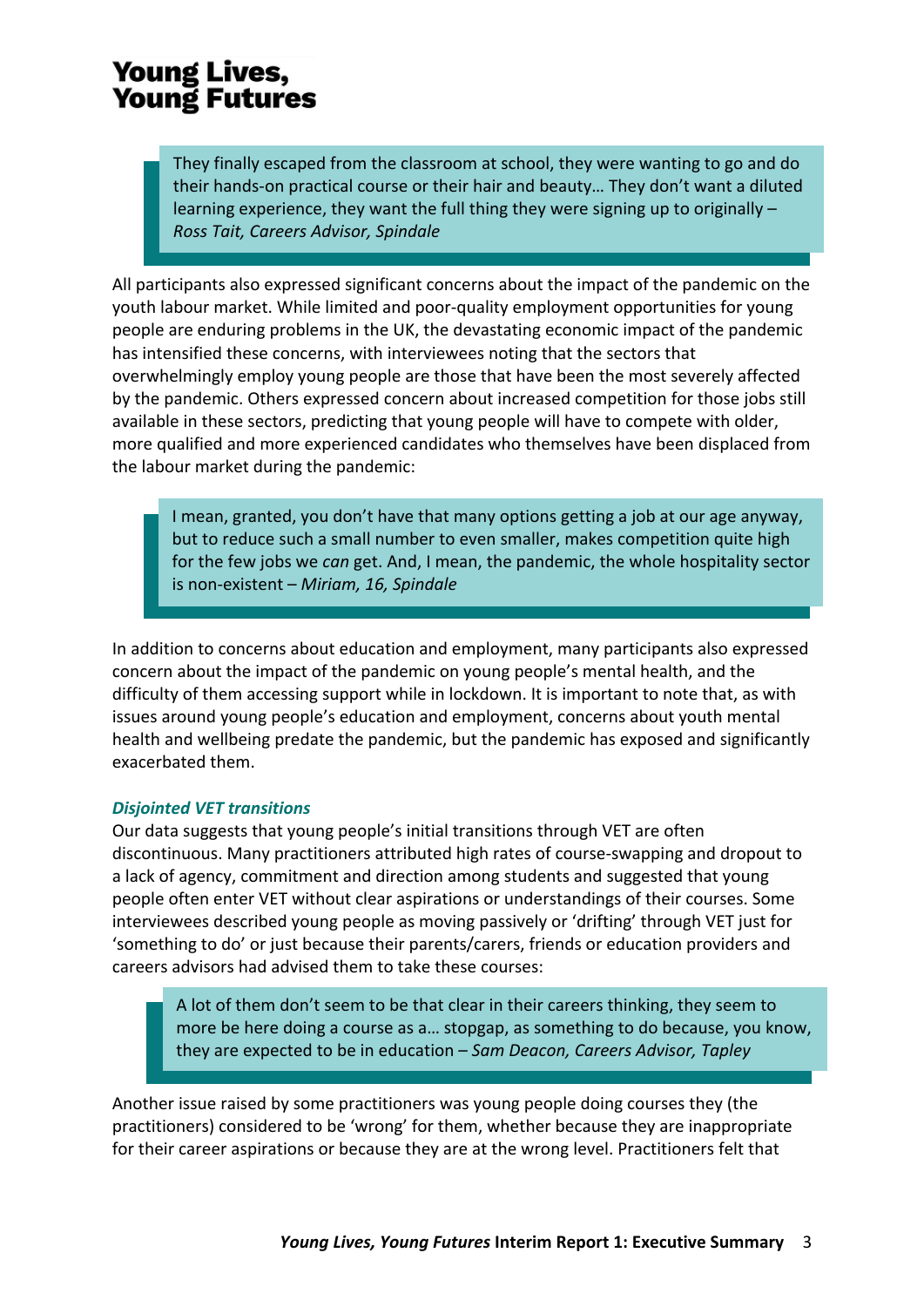# **Young Lives, Young Futures**

students, and their parents/carers, are often misinformed about which courses will lead them to certain careers.

In our conversations with young people, a similar picture of disjointed transitions emerged. However, while many practitioners attributed this to a lack of direction and agency among young people, the young people who have participated in the project so far exhibited a strong sense of agency and were strongly future-oriented. What practitioners often negatively characterised as protracted and/or disjointed VET transitions were framed differently by young people as the result of them 'testing the waters' of post-16 VET options they often felt rushed to enrol in, and many expressed a desire for more opportunities to sample a range of these options while still in school:

I think, throughout Year 11, it would have been better if people got like work I think, throughout Year 11, it would have been better if people got like work experience throughout as well as being in school… and also going to college experience throughout as well as being in school… and also going to college throughout the year, maybe once a month having a day where they can see what throughout the year, maybe once a month having a day where they can see what they want to do and see what it's like so then then they actually start college they they want to do and see what it's like so then then they actually start college they know what they want to do, instead of starting college and thinking, "Oh, no, I don't know what they want to do, instead of starting college and thinking, "Oh, no, I don't like this" – *Olivia, 16, Spindale* like this" – *Olivia, 16, Spindale*

Young people also described a lengthy process of decision-making about their post-16 transitions, and the importance of sense-checking their aspirations and decisions with family members, peers and others, which could result in changing courses or pathways.

# *Barriers and challenges to VET transitions*

A range of barriers and challenges in young people's post-16 VET transitions were identified by participants, and can be broadly grouped into one of three categories.

# *(i) Individual*

Some practitioners and policy makers expressed concern about young people's 'readiness' for further education, employment or training, suggesting deficits in 'soft' and 'hard' skills and a lack of work experience and understanding. One VET practitioner said of new apprenticeship students that 'we just get a load of students who aren't disciplined or motivated enough for it'. Others felt that more marginalised young people lacked readiness for employment, suggesting there was a need for a grounding in 'the basics' (e.g. writing CVs and application forms). This emphasis on young people's 'readiness' aligns with dominant narratives on employability that have gained currency in the UK and elsewhere in recent years, which typically frame youth unemployment and disadvantage as problems rooted in individual rather than structural deficits (Crisp and Powell 2017).

# *(ii) Structural*

Young people, policy makers and practitioners identified a range of structural barriers to young people's post-16 transitions. There was particular concern about both the lack of job opportunities available to young people and the poor quality of these jobs. As stated above, these are enduring problems in England, but ones that have been considerably compounded by the pandemic, which has significantly reduced opportunities and intensified competition for them.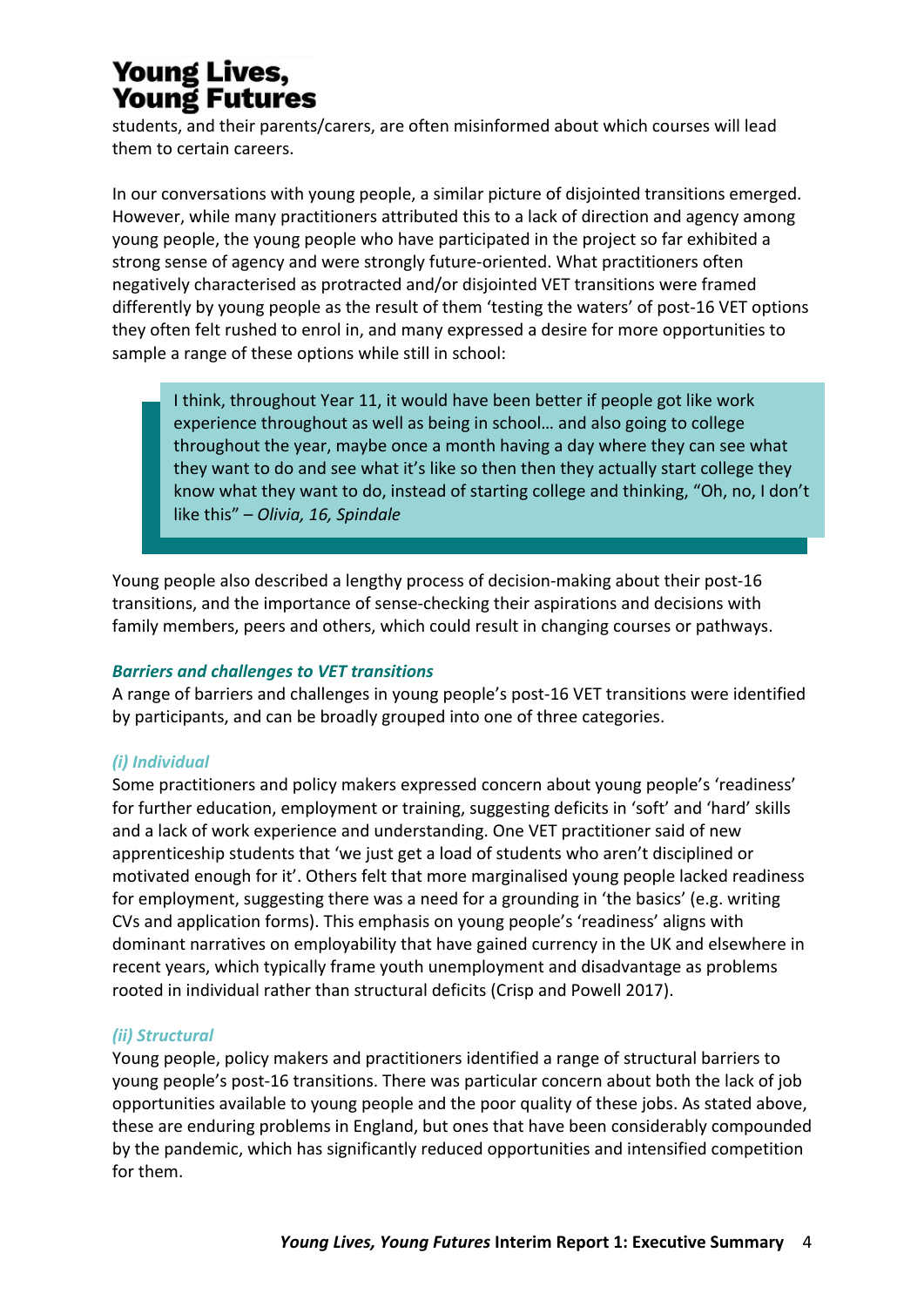# **Young Lives,<br>Young Futures**

## *(iii) Local*

Finally, interviewees described a range of barriers pertaining to their respective local areas that they felt combined to make young people's transitions more challenging. In addition to a lack of (quality) job opportunities available locally, interviewees often also described challenging environments for young people in relation to chronic problems of violence, public spending cuts and poverty. Policy makers, practitioners and young people also identified expensive and/or poor quality public transport networks as key barriers to young people accessing opportunities.

## *The low status of VET pathways*

Despite a sustained policy emphasis on generating greater 'parity of esteem' between academic and vocational education pathways in England, many policy makers and practitioners expressed concern that vocational routes are still commonly viewed as inferior 'back up' options to more prestigious academic routes through sixth form and university. Some believed that this was attributable to a lack of knowledge among school teachers, and some careers advisors, about post-16 transitions that do not involve university.

Some interviewees also suggested that young people and their parents/carers often had limited understandings of VET, which made VET a 'hard sell' next to traditional academic pathways into employment. Parents/carers were consistently identified as powerful, influential gatekeepers in young people's transitions, and there was a sense that this influence could be problematic in relation to VET:

For a lot of our parents, apprenticeships, and what they think of as apprenticeships, For a lot of our parents, apprenticeships, and what they think of as apprenticeships, is very outdated and from what they remember… where apprenticeships were for is very outdated and from what they remember… where apprenticeships were for people who weren't clever enough to go to university… whereas now it's not. So, people who weren't clever enough to go to university… whereas now it's not. So, again, it's about trying to explain that it's a viable option, the benefits of it all -*Justine Matthews, Employer Engagement & Apprenticeship Co-Ordinator, Greenvale Justine Matthews, Employer Engagement & Apprenticeship Co-Ordinator, Greenvale*

Young people's own accounts of their experiences of VET were broadly positive, however. They were enjoying their courses and felt they had greater freedom, independence and choice in college than they had experienced in school. However, their reflections on their experiences of career guidance did reinforce the sense, evident from our policy and practitioner interviews, that there is a continued lack of parity between academic and vocational routes in the way in which opportunities are framed for young people (see below).

### *Uneven and insufficient career information, advice and guidance (CIAG) in England*

There was widespread concern about current CIAG provision in England, which was perceived to be uneven and inconsistent in quality. While some participants could identify examples of good practice or welcomed recent policy initiatives intended to enhance the quality of CIAG (e.g. the Gatsby benchmarks), the consensus was that the quality and consistency of CIAG needs to improve for young people who do not go to university.